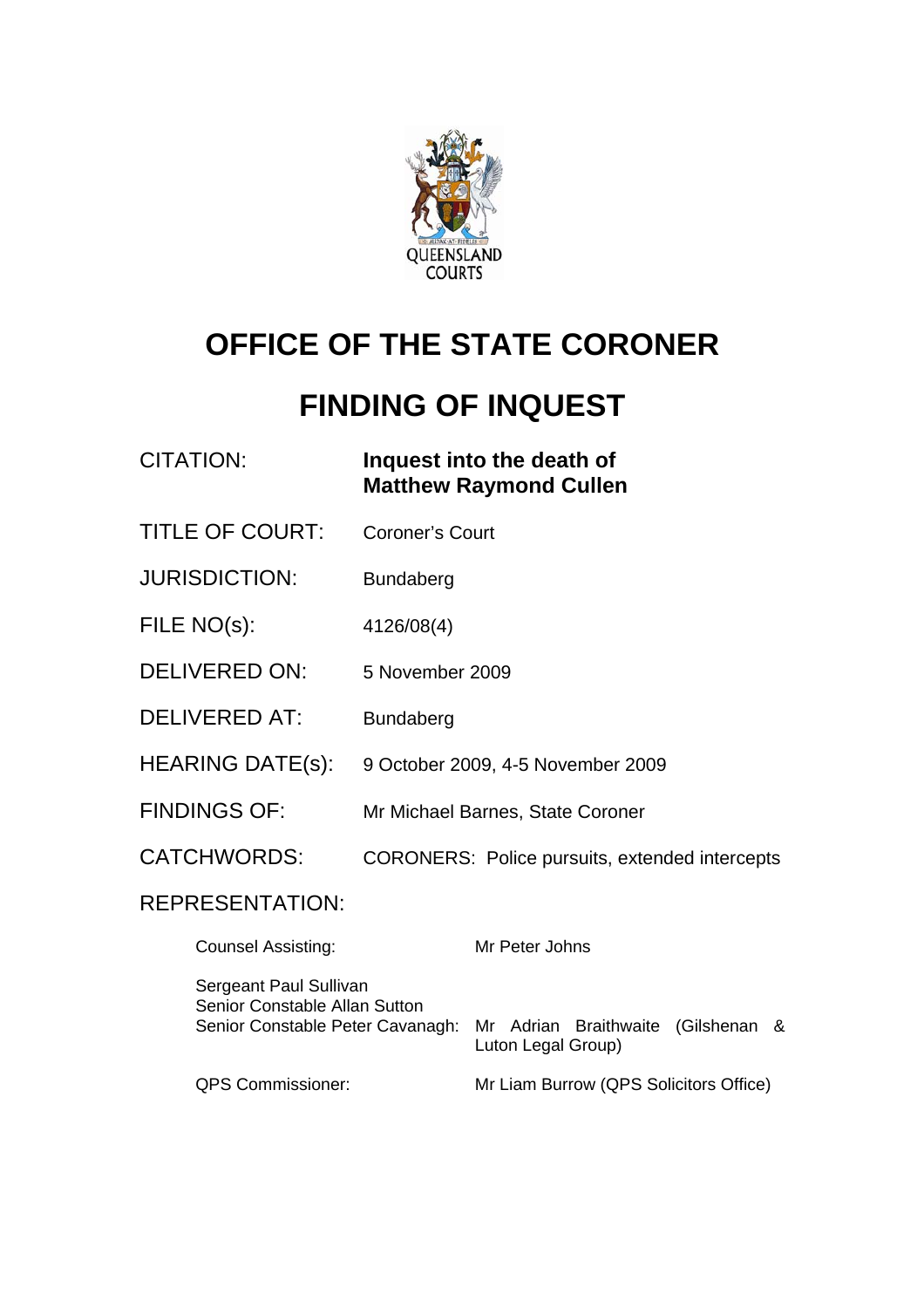### **Table of Contents**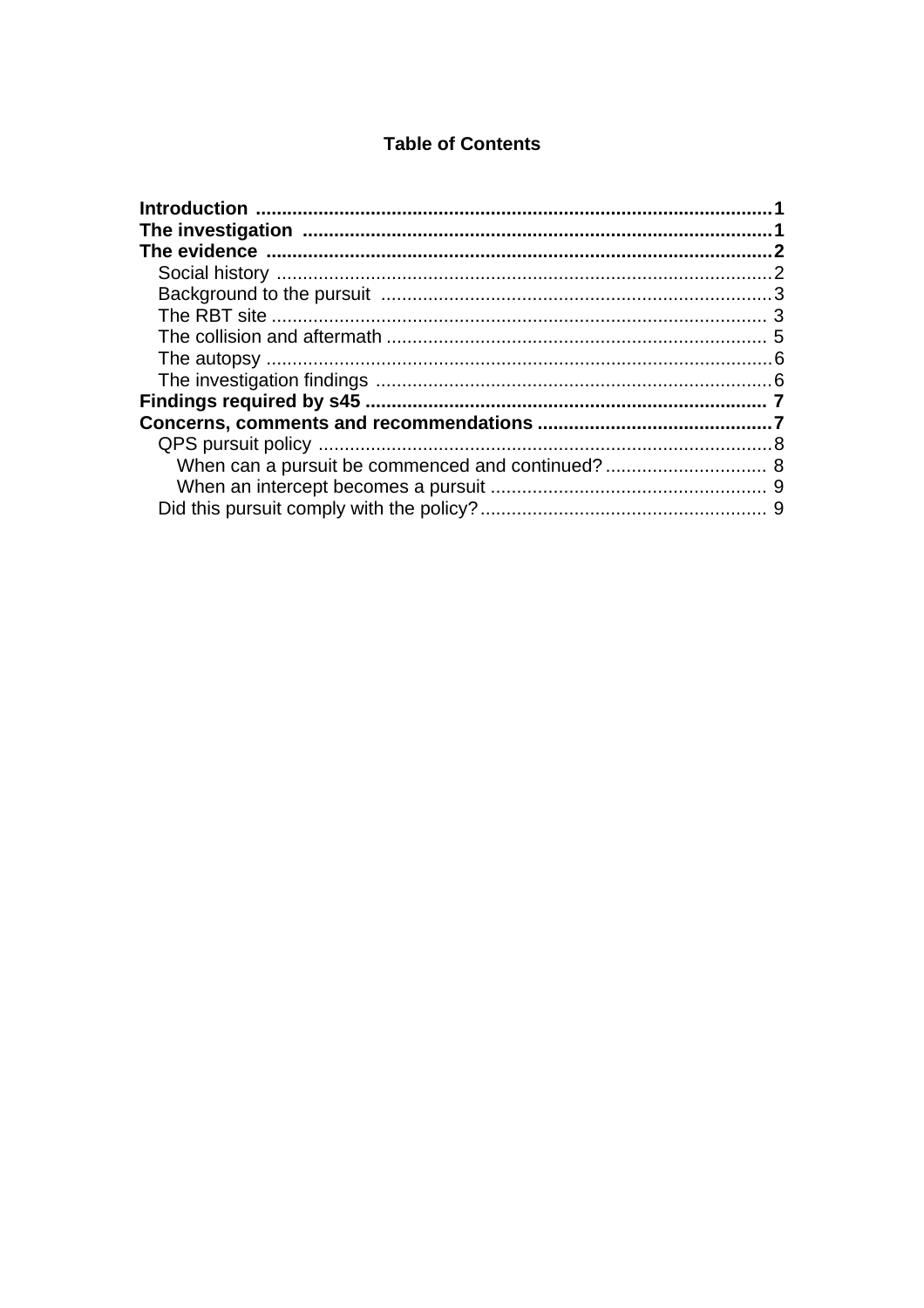<span id="page-2-0"></span>The *Coroners Act 2003* provides in s45 that when an inquest is held into a death in custody, the coroner's written findings must be given to the family of the person who died, each of these persons or organizations granted leave to appear at the inquest and to various officials with responsibility for the justice system including the Attorney-General and the Minister for Police, Corrective Services and Emergency Services. These are my findings in relation to the death of Matthew Raymond Cullen. They will be distributed in accordance with the requirements of the Act and posted on the website of the Office of the State Coroner.

# **Introduction**

Matthew Cullen died late on the evening of 26 July 2008 in Bundaberg shortly after the motorcycle he was riding collided with a traffic island when he unsuccessfully attempted to turn left at an intersection located just 700 metres from where he had ridden through a random breath testing (RBT) point moments before. Mr Cullen had ignored a police direction to stop at the RBT point. As he drove on an officer in a police vehicle gave chase.

These findings:-

- establish the circumstances in which the fatal injuries were sustained;
- confirm the identity of the deceased person, the time, place and medical cause of his death;
- consider whether the pursuing officer acted in accordance with the Queensland Police Service (QPS) policies and procedures then in force.

As this is an inquest and not a criminal or civil trial, these findings will not seek to lay blame or suggest anyone has been guilty of a criminal offence or is civilly liable for the death. As the death followed interaction with police and the incident was investigated by other police officers, the findings also critique the quality of that investigation.

# **The investigation**

The coronial investigation was conducted by the QPS Ethical Standards Command (ESC) and a detailed report was prepared by Detective Inspector Raymond Rohweder of the Internal Investigations Branch.

Inspectors Rowheder and Smith from the ESC travelled to Bundaberg shortly after the incident and commenced interviewing relevant witnesses early on the morning of 27 July 2008.

Prior to their arrival a QPS Traffic Accident Investigator had commenced his investigations and made arrangements for photographs of the scene to be taken. A detailed examination of the accident scene, Mr Cullen's motorcycle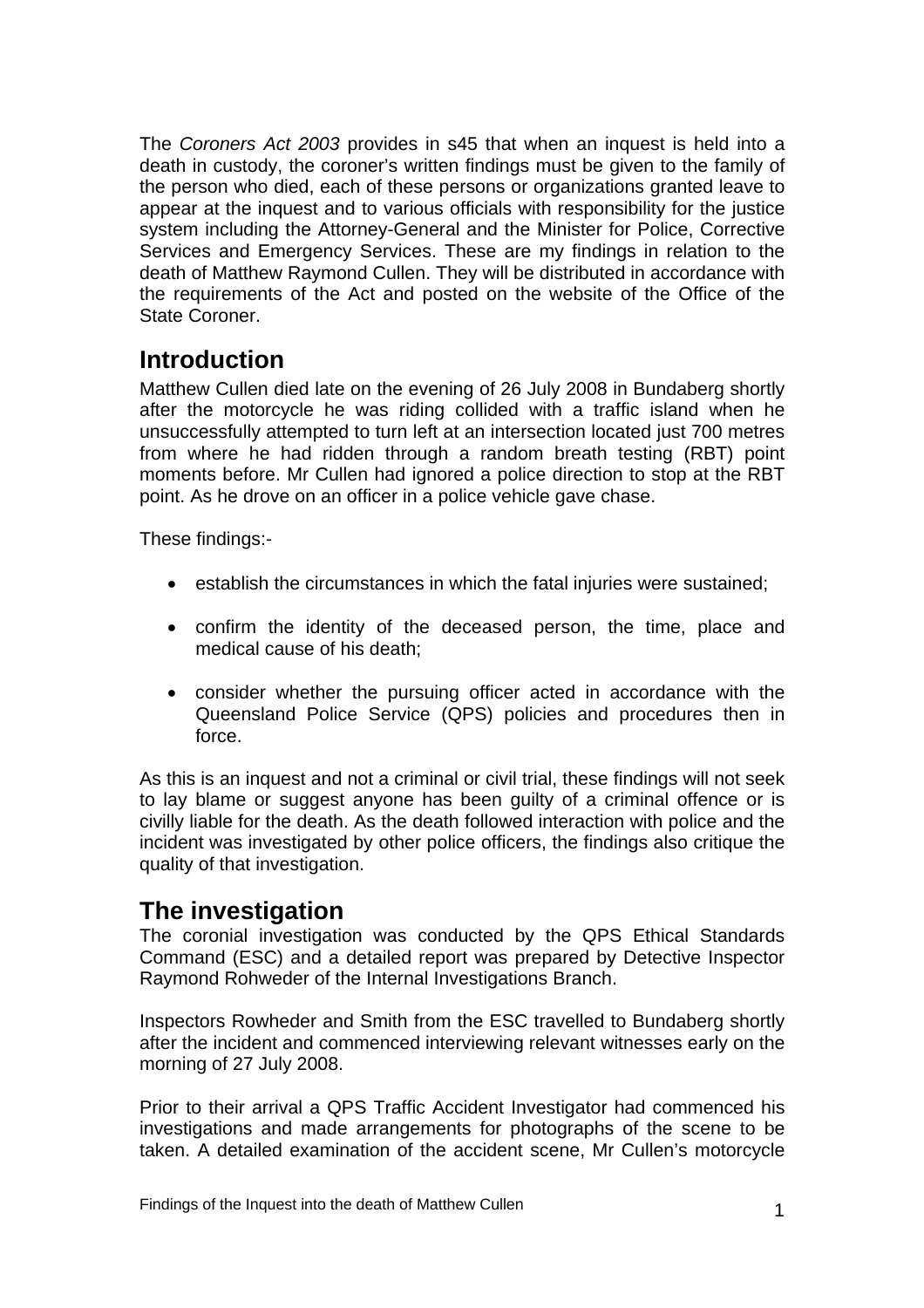<span id="page-3-0"></span>and the police vehicle involved was conducted. This examination located debris and markings from the motorcycle as well as a skid mark which was analysed against relevant mathematical formulae for the calculation of braking speed. A scale plan of the scene was prepared based on this examination.

Witness statements were taken from relevant eye-witnesses as well as witnesses to the movements of Mr Cullen earlier in the evening. Interviews were conducted under direction with the three police officers who observed the conduct of Mr Cullen in the lead up to his death. Urine samples were taken from those officers and a blood sample taken from the body of Mr Cullen at autopsy. All samples were analysed for the presence of alcohol or other drugs. The officer driving the vehicle which had followed Mr Cullen in the lead up to the accident underwent a breath test for the presence of alcohol on the evening of the incident.

QPS radio communications tapes were seized and later transcribed.

The motorcycle and the police vehicle were subjected to a mechanical inspection by a QPS Mechanical Inspection Officer.

I am satisfied this matter has been thoroughly and professionally investigated and all sources of relevant information have been accessed and analysed. I commend Inspector Rohweder for his endeavours.

# **The evidence**

I turn now to the evidence. Of course I can not even summarise all of the information contained in the exhibits and transcript but I consider it appropriate to record in these reasons the evidence I believe is necessary to understand the findings I have made.

#### *Social history*

At the time of his death, Matthew Cullen was 21 years of age, having been born on 19 October 1986. He was residing with his mother and youngest sister in Bundaberg. He is survived by his parents and his four sisters, Hannah, Deborah, Pamela and Bethany*.* 

Mr Cullen had owned and ridden his 250cc Honda motorcycle for approximately two years. Although he had some minor traffic history I accept his mother's contention that a failure to stop on the direction of police was out of character for him.

It is clear from the evidence placed before me at the inquest that he had a wide circle of friends and was very much liked and respected. His death at such a young age has understandably had a profound effect on his family; his mother in particular, and I offer them my sincere condolences.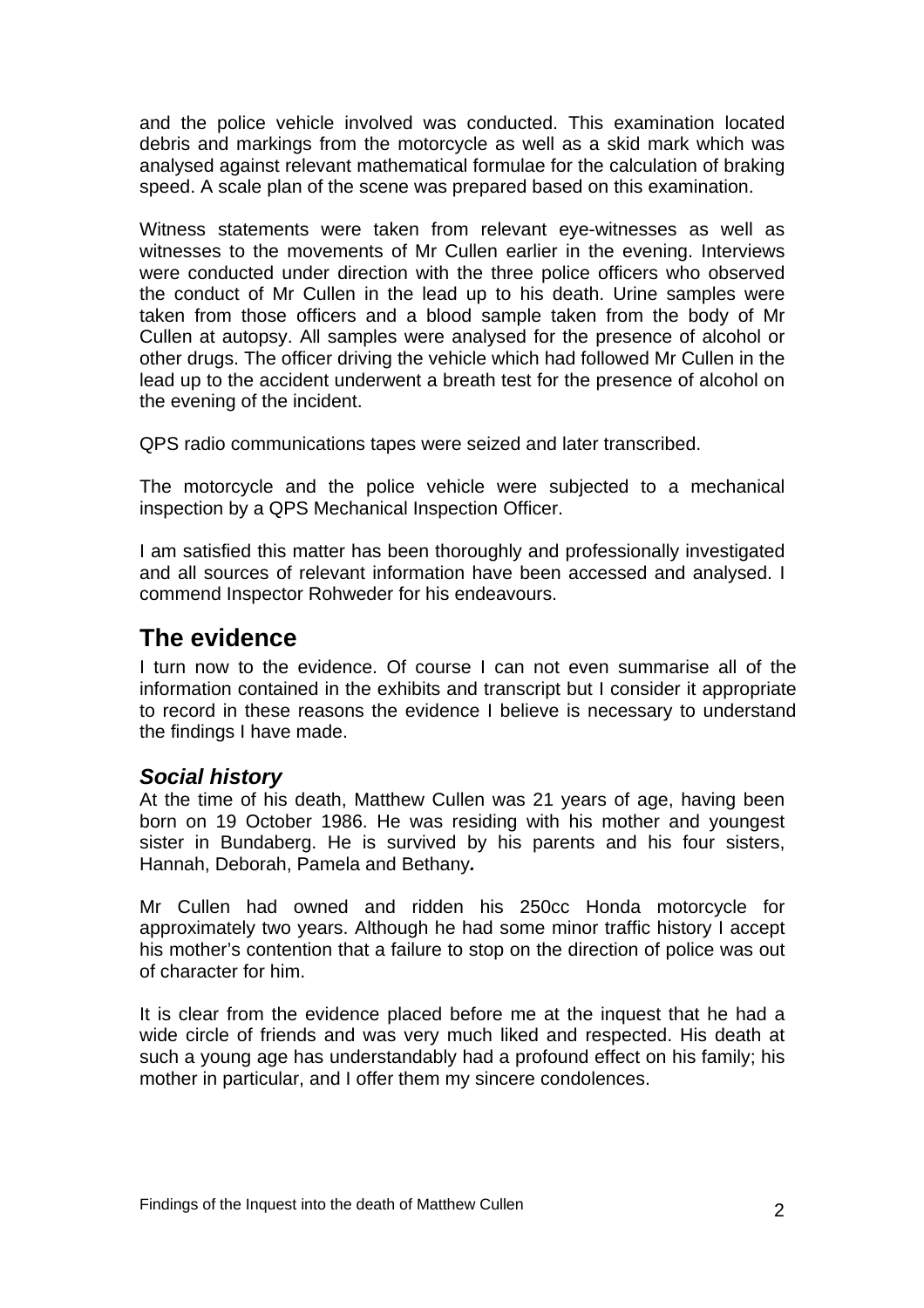## <span id="page-4-0"></span>*Background to the pursuit*

On the afternoon of Saturday 26 July 2008 Matthew Cullen rode his 250cc Honda motorcycle to the house of his friend, Guy Cooper. After an hour or so of talking and drinking beer Mr Cooper offered to drop Mr Cullen at the house of another friend. This allowed his bike to be left at the house of Mr Cooper and an offer was extended for Mr Cullen to stay the night there – it being his intention to drink during the course of the evening.

It seems that Mr Cullen drank intermittently throughout the rest of the evening, initially at the house of his friend Nathan Atkinson and then with a group of friends at a bowling alley. At around 10.00pm Mr Cooper recalls Mr Cullen returning to his house and asking for the keys to his bike. Although having some concerns about Mr Cullen's state of sobriety, he was persuaded by Mr Cullen's denial of having been drinking since leaving for the bowling alley and his confidence that he was not over the limit.

Matthew set off on the Honda, apparently on his way home. Before setting off he turned on his MP3 player and inserted earphones before putting on his helmet.

Since the commencement of his shift at 4.00pm, Senior Constable Shane Cavanagh of the Bundaberg District Dog Squad had been conducting general purpose dog patrols. At 10:06pm he had finished dealing with a minor pubic order incident near licensed premises in a shopping centre adjacent to Heidke St when he noticed the Honda ridden by Mr Cullen. His attention was drawn to it by the manner in which Mr Cullen negotiated a roundabout on Heidke St: namely that he travelled through it at high speed and seemingly without checking for other traffic. Senior Constable Cavanagh set off after the Honda and followed it left into Takalvan Street without, at this time, engaging his warning lights or siren. In evidence the officer said that when he came onto Takalvan Street, the motorcycle was between 100 and 200 metres ahead of him.

Takalvan Street consists of two lanes in each direction with a median strip separating the inbound and outbound lanes. Senior Constable Cavanagh observed the motorcycle travelling at what he believed to be an excessive speed (the limit being 70km/h at this point) and attempted to catch up in order to obtain a 'follow speed'. He says that he travelled to within about 100 metres of the Honda after entering Takalvan Street and that he obtained a follow speed of 90km/h. He did not think that he had recorded the speed with accuracy sufficient to warrant a ticket being issued before events intervened.

## *The RBT site*

About 700m north of the intersection of Takalvan and Heidke Street, Sergeant Paul Sullivan and Senior Constable Allan Sutton had set up a stationary random breath testing (RBT) site. It was an area that allowed vehicles to be pulled over safely to a spot where they would not interfere with oncoming traffic. A site safety plan had been prepared for the area and it was a point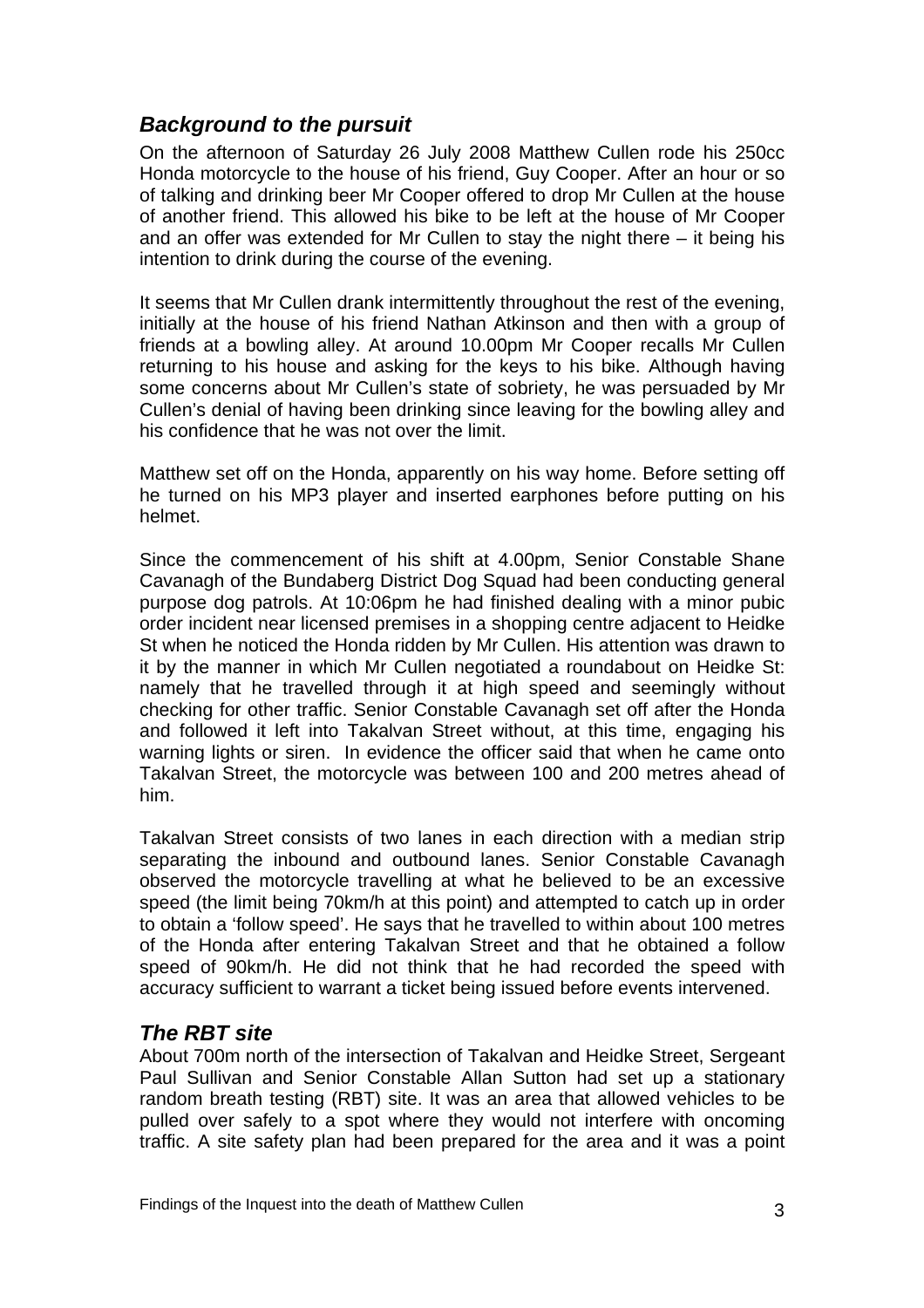familiar to the officers, both having conducted similar duties there on previous occasions.

They commenced stopping vehicles there shortly after 10.00pm and both had performed a number of breath tests when they heard a motorcycle approaching.

Senior Constable Sutton saw the motor cycle travelling in the right hand lane and stepped onto the roadway, into the right side of the right hand lane – *"the right wheel rut"* as he termed it. When the motorcycle was about 75 metres from him he signalled for the rider of the motorcycle to stop by shining his torch on his reflective police clothing and waving a fluorescent red wand pointing to the side of the road. He said the motorcycle was travelling at about the speed limit of 70 km/hr. It seemed to move to the left side of the right lane and so he followed it across "*to show that he meant business"* – that is that it had to stop.

As the motorcycle got closer to him it decelerated to about 55km/hr and then swerved into the left lane and passed by the officer, missing him by about 1.5 metres. Senior Constable Sutton recalls the Honda accelerated as it went around him so that it was soon travelling at 80 to 90km/h.

Sergeant Sullivan's evidence supports this account in all material particulars.

After unsuccessfully attempting to note the registration details of the Honda, Senior Constable Sutton directed his attention to other on-coming vehicles. They passed either side of where he was standing on the line between the two lanes and he says he then realised the vehicle travelling in the right lane was the police dog squad vehicle of Senior Constable Cavanagh. He recalls this vehicle moving to its right to avoid him. The three officers agree that when the dog squad van was about 50 to 100 metres further along Takalvan Street, near the intersection with Hampson Street, officer Cavanagh activated its flashing bar lights and siren.

Sergeant Sullivan believes Mr Cullen's motorcycle was about 50 metres in front of Senior Constable Cavanagh's vehicle when he activated the bar lights but that officer and Ben McLeay, a civilian who had just been breath tested and was driving away from the RBT site estimated there was a gap of 100 metres between the vehicles. All agree it quickly increased as the motor cycle accelerated faster than the 4WD diesel dog squad van was capable of.

Mr McLeay had seen Mr Cullen manoeuvre the motorcycle around Senior Constable Sutton and accelerate away. He was travelling in the left hand lane and recalls being overtaken by the Honda which was travelling in the right lane. He was able to note the registration details of the Honda and followed the police van and the bike down Takalvan Street. Mr McLeay recalls the bike accelerating faster than the police 4WD to the extent that '*it didn't look like the*  four wheel drive was going to get anywhere near the bike, that's how fast it *was going*'.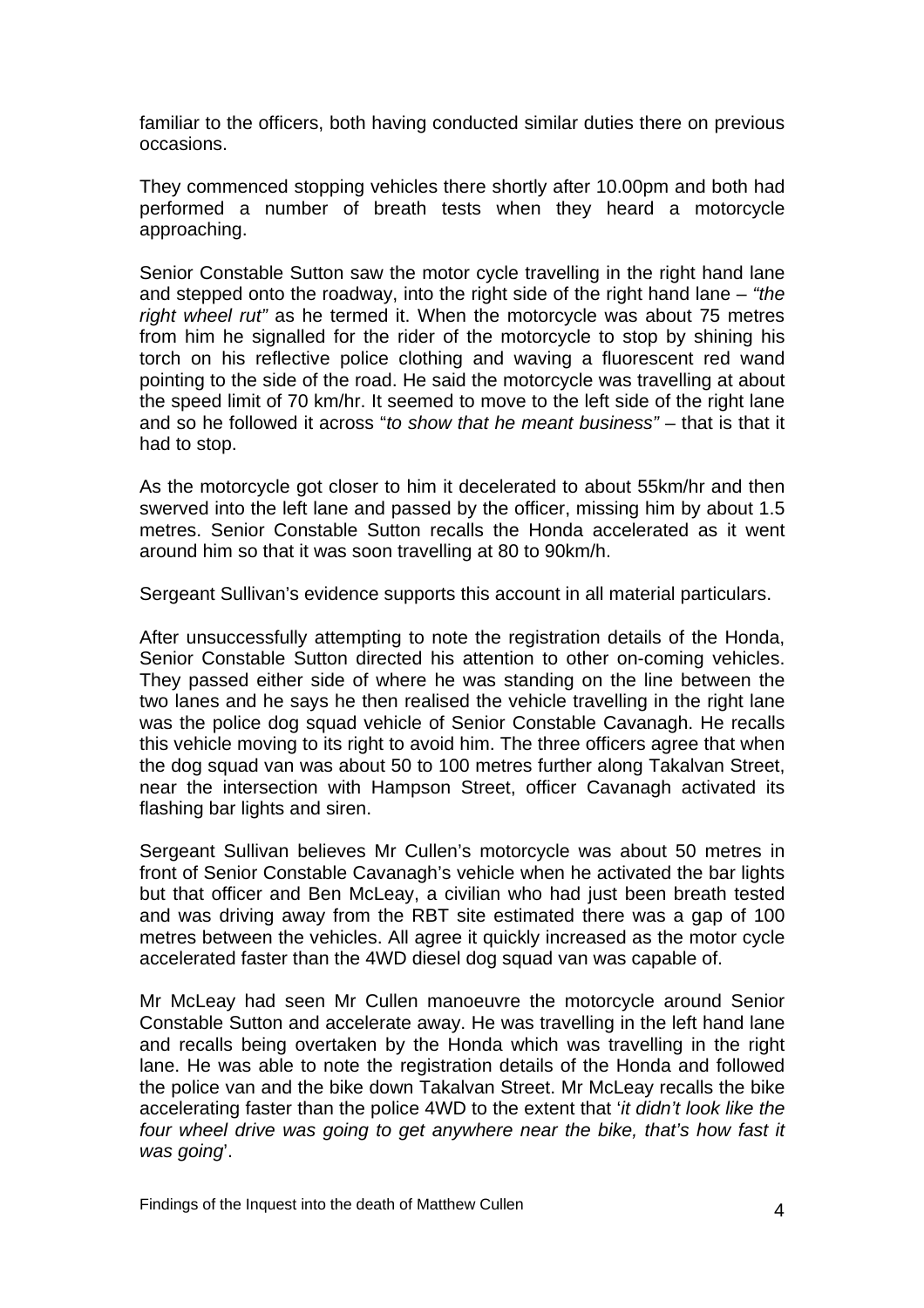## <span id="page-6-0"></span>*The collision and aftermath*

Senior Constable Cavanagh says that he saw no indication the motorcyclist was going to comply with his direction to stop or indeed that the bike rider was even aware that the police vehicle was behind him. As the bike accelerated away from him and before it reached the intersection with Walker Street, he formed an intention to abandon the attempted intercept. He says that he believed any continued attempt to catch the bike would be futile given the relative speed of the two vehicles. He also stated in interview and at the inquest that he has a personal aversion to pursuing motorcycles that also influenced his decision. He formed an intention to continue along Takalvan Street which would have taken him in the direction of another job with which he had been earlier tasked.

Senior Constable Cavanagh reached for his radio in order to call in the details of the attempted intercept. He left his lights and sirens on as the Honda approached the intersection with Walker Street, where the traffic lights had turned red. He hoped the Honda might stop at the red light. He also indicated when interviewed and in evidence that he considered whether to call in the details and then switch off the lights and siren or vice versa.

Senior Constable Cavanagh estimated that after passing the RBT point his speed did not increase above 80km/h. Sergeant Sullivan believed the police 4WD to be travelling around the speed limit and he stated that it did not increase in speed to any noticeable degree after it passed the RBT site.

It appears Mr Cullen formed an intention to turn left into Walker Street as he approached the intersection. His mother says that this would be consistent with an intention to travel to a nearby friend's house. Senior Constable Cavanagh observed the Honda weave between two other vehicles that were near the intersection. The eye-witness and forensic evidence shows that Mr Cullen, most likely due to the speed of his approach and his near locking of the rear wheel by excessive braking, failed to negotiate the turn. The Honda struck the traffic island which divides Takalvan St with the left hand turning lane. The bike and Mr Cullen were propelled into a traffic sign on the island; the bike continuing in a northerly direction, flipping through the air and coming to a stop on the opposite side of Walker Street while Mr Cullen's momentum was halted by the sign and he came to rest on the island.

Senior Constable Cavanagh estimates he was approximately 300 metres behind the motorcycle when it crashed.

A motorist travelling east on Walker Street saw the flying bike and its sliding rider. He stopped, shocked and not knowing what to do. He said a police van with its lights and siren activated arrived about 10 to 15 seconds after the crash. Two other civilians standing on the footpath in a nearby street also saw parts of the crash and confirm they had time to run to near to the crash scene before the police van arrived.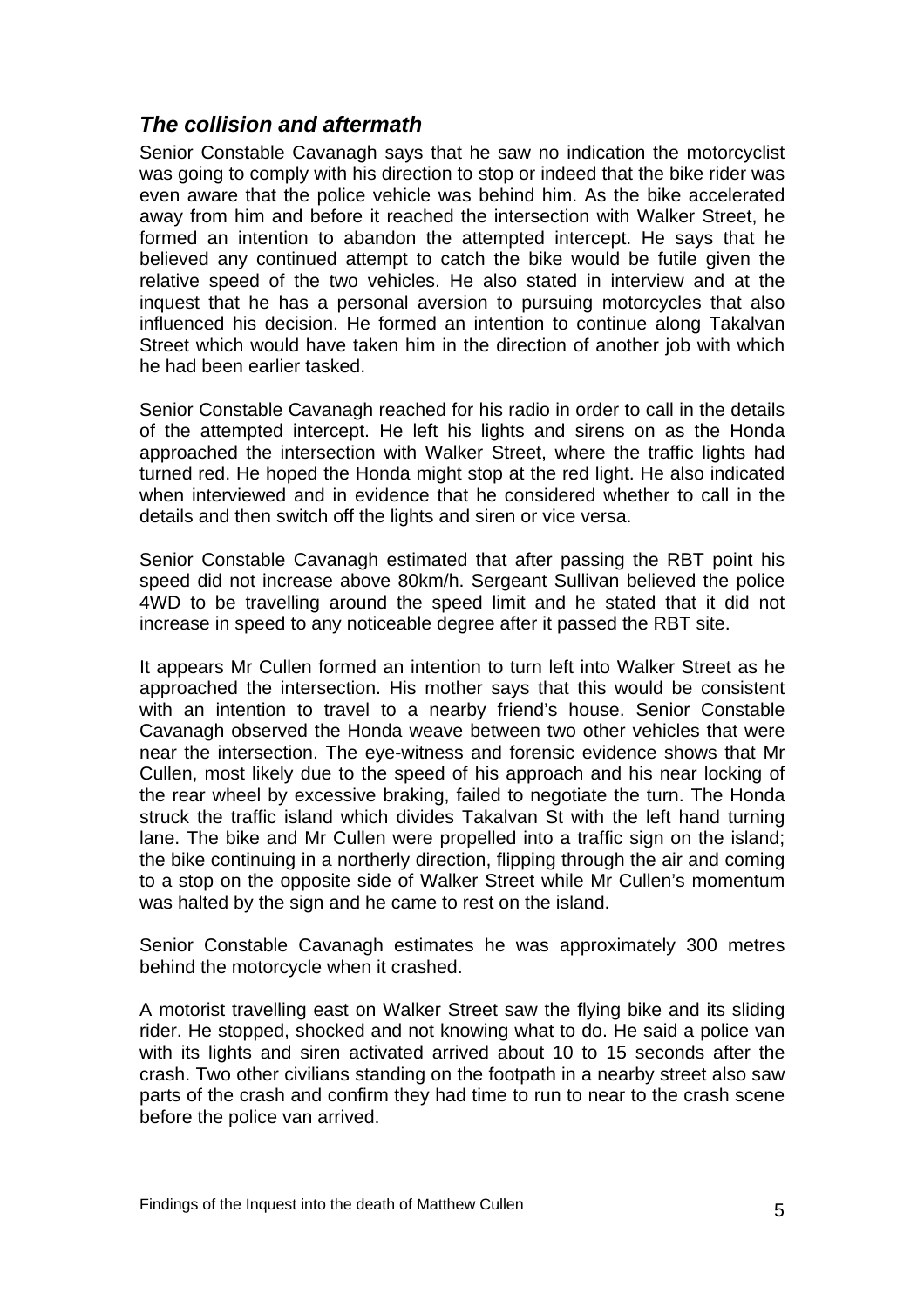<span id="page-7-0"></span>Senior Constable Cavanagh parked his vehicle on the slip lane and attended to Mr Cullen. With the assistance of two other drivers he attempted to render rudimentary first aid to Mr Cullen who was unconscious and having difficulty breathing. It was immediately clear that he was badly injured and Senior Constable Cavanagh communicated this to the police radio operator and requested an ambulance be summoned.

QAS received a call at 10.09pm and were on scene at 10.15pm.

The two officers manning the RBT point heard the transmission from Senior Constable Cavanagh and, after packing up their equipment attended the scene to assist with traffic direction.

Mr Cullen was transported to Bundaberg Hospital where, sadly, it became quickly apparent that he was unable to be revived. He was declared deceased at 10:50pm.

### *The autopsy*

An autopsy examination was conducted on the body of Mr Cullen by Dr Rosemary Ashby on 29 July 2008.

Dr Ashby found Mr Cullen to have suffered significant chest and abdominal injuries in addition to a fracture of the left femoral neck. These appeared consistent with a motorcycle accident as had been described to her by police.

Dr Ashby issued an autopsy certificate recording the cause of death as:

- 1 (a) Internal haemorrhage, *due to or as a consequence of*
- 1 (b) Chest and abdominal injuries, *due to or as a consequence of*
- 1 (c) Motorcycle-rider accident

Toxicology results based on samples of blood and urine taken at autopsy showed a blood/alcohol concentration of 140mg/100ml or 0.14%. The concentration of alcohol in the urine sample was 154mg/100ml or 0.154%.

#### *The investigation findings*

Analysis of urine samples taken from Senior Constable Cavanagh and the two officers manning the RBT site showed that none were under the influence of alcohol.

Observation of the scene revealed the presence of a single skid mark that could be positively linked to the motorcycle of Mr Cullen. It started near the centre of the left lane of Takalvan Street and continued for 32.4 metres in a slight arc to the traffic island separating Takalvan Street from a lane turning left into Walker Street.

Scrape marks were identified at various points on Walker Street and a QPS traffic accident investigator found they evidenced the path of travel of the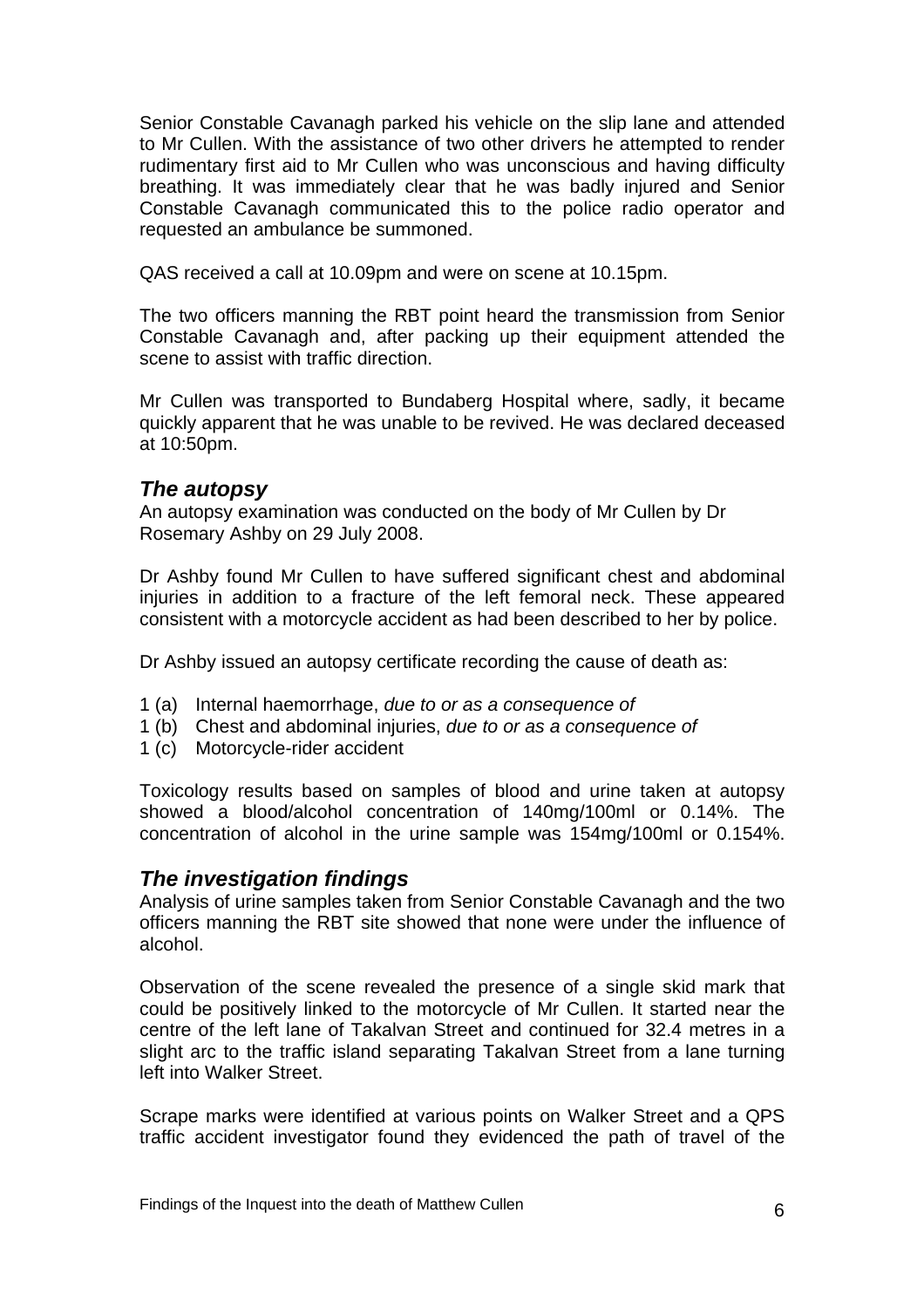<span id="page-8-0"></span>motorcycle from the traffic island to its point of rest on the northern edge of Walker Street. The marks were accompanied by a parallel line of oil.

Analysis of the skid mark allowed the accident investigator to determine that over the course of the 32.4 metres, the rear wheel of the motorcycle has been in near, though not total, 'lock up'. Application of recognised mathematical formulae to the distance of the skid mark and final location of the motorcycle indicated a minimum speed range at the commencement of the skid mark of 66.63 to 74.94 km/h. As the momentum of the motorcycle appears to have been diminished by colliding with a fixed object on the traffic island (and the formula applied does not take this into account) it can be said that the minimum speed range would have in fact been higher.

Mechanical inspection of the motorcycle by a QPS vehicle inspection officer showed it to be in a satisfactory condition with the brakes working effectively and the tyres retaining sufficient tread to not have contributed to the cause of the accident.

# **Findings required by s45**

I am required to find, as far as is possible, who the deceased was, how he died, when and where he died and what caused the death. As a result of considering all of the material contained in the exhibits and the evidence given by the witnesses, the material parts of which I have summarised above, I am able to make the following findings.

| Identity of the deceased - | Matthew<br>person was<br>deceased<br>The T<br><b>Raymond Cullen</b>                                                                                                                                               |
|----------------------------|-------------------------------------------------------------------------------------------------------------------------------------------------------------------------------------------------------------------|
| How he died -              | Mr Cullen died from injuries sustained when<br>he lost control of his motorcycle at the<br>intersection of Takalvan and Walker Streets,<br>Bundaberg while attempting to evade police<br>and affected by alcohol. |
| Place of death -           | He died at the Bundaberg Base Hospital in<br>Queensland.                                                                                                                                                          |
| Date of death -            | Mr Cullen died on 26 July 2008.                                                                                                                                                                                   |
| Cause of death -           | He died from internal haemorrhaging<br>consequent to chest and abdominal injuries.                                                                                                                                |

# **Concerns, comments and recommendations**

Section 46, in so far as it is relevant to this matter, provides that a coroner may comment on anything connected with a death that relates to public health or safety, the administration of justice or ways to prevent deaths from happening in similar circumstances in the future.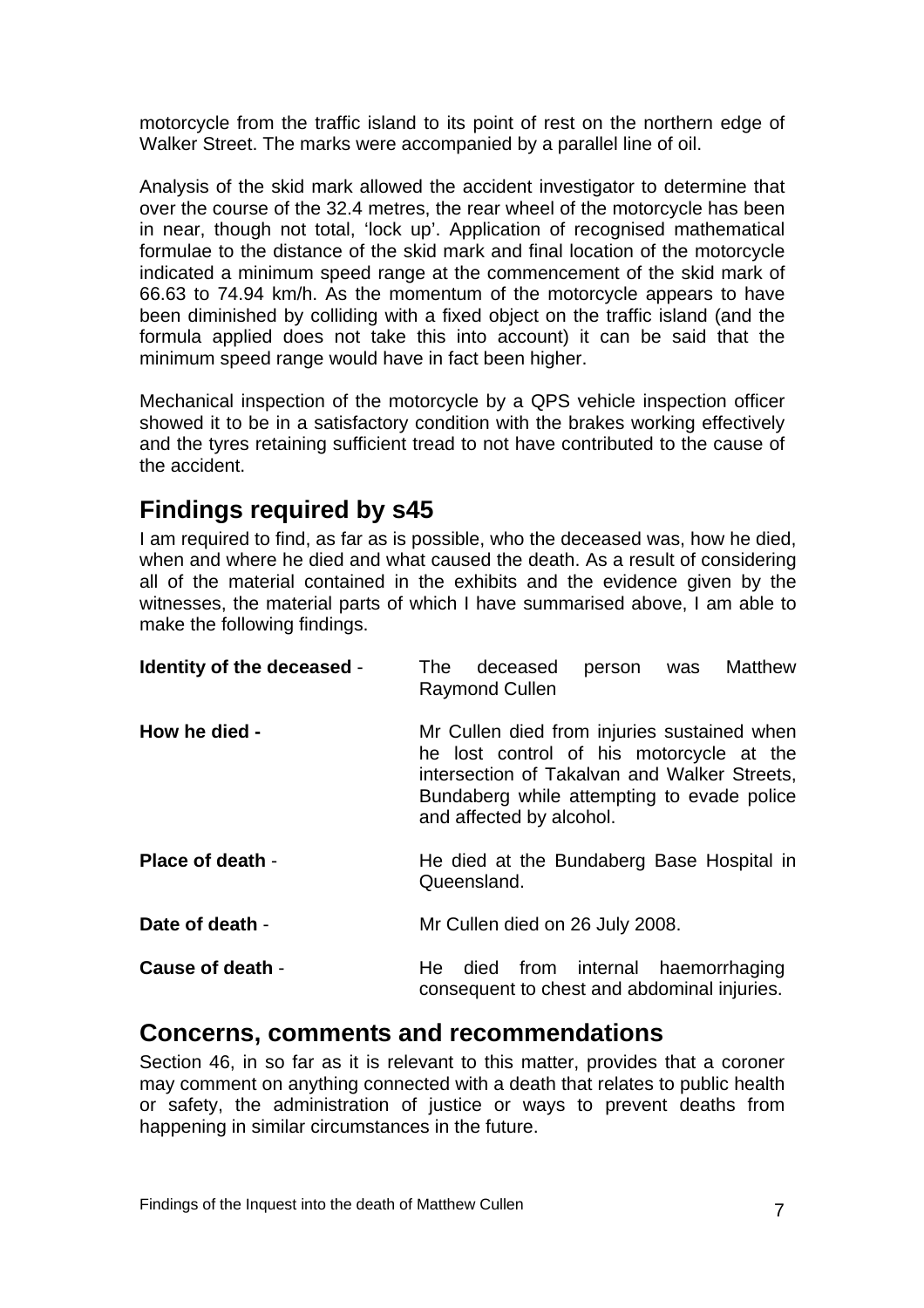<span id="page-9-0"></span>Mr Cullen died as a result of his failure to safely negotiate a left hand turn while riding at excessive speed and under the influence of alcohol. However, it is most likely that at the time he did so he was attempting to evade being intercepted by police and there was indeed an officer in a marked van with flashing lights and a wailing siren following him. I need to consider whether the actions of the officers involved in the attempted interception of Mr Cullen were appropriate. In the first instance, that is gauged by assessing their compliance with the QPS policy regulating intercepts and pursuits.

It is also appropriate that I acknowledge the demonstrated commitment of the QPS to the pursuit of excellence in this very challenging area of public policy.

## *QPS pursuit policy*

On 1 October 2006 the QPS initiated the trial of a new pursuit policy in the Redcliffe and Toowoomba police districts. On 1 January 2008 that policy was implemented state wide.

I am satisfied that the officer involved in this case had received timely training in the policy and had a sufficient working knowledge of it.

I shall now summarise those parts of the policy relevant to this case.

#### **When can a pursuit be commenced and continued?**

The principles underpinning the policy are outlined in the Operational Procedures Manual (OPM). Those of particular relevance to this case are:

- *(i) Pursuit driving is inherently dangerous. In most cases the risk of the pursuit will outweigh the benefits.*
- *(ii) Pursuits should only be commenced or continued where the benefit to the community of apprehending the offender outweighs the risks.*
- *(iii) If in doubt about commencing or continuing a pursuit, don't.*

The policy assures officers that suspects who fail to stop when directed will still be the subject of law enforcement action, but less dangerous means than high speed pursuits will be utilised. It says:-

*The revised pursuit policy seeks to shift the manner of apprehension of people who fail to be intercepted from pursuits into other strategies. The Service will continue to apprehend offenders who fail to be intercepted but pursuits will not be the principal means of effecting apprehension.* 

The policy requires the pursuing officers to balance the utility of a pursuit against the risks it generates. The utility is gauged by considering the consequences of failing to intercept the pursued – the seriousness of the offences the person fleeing may have committed and the strength of the evidence indicating they have committed those offences. In this balancing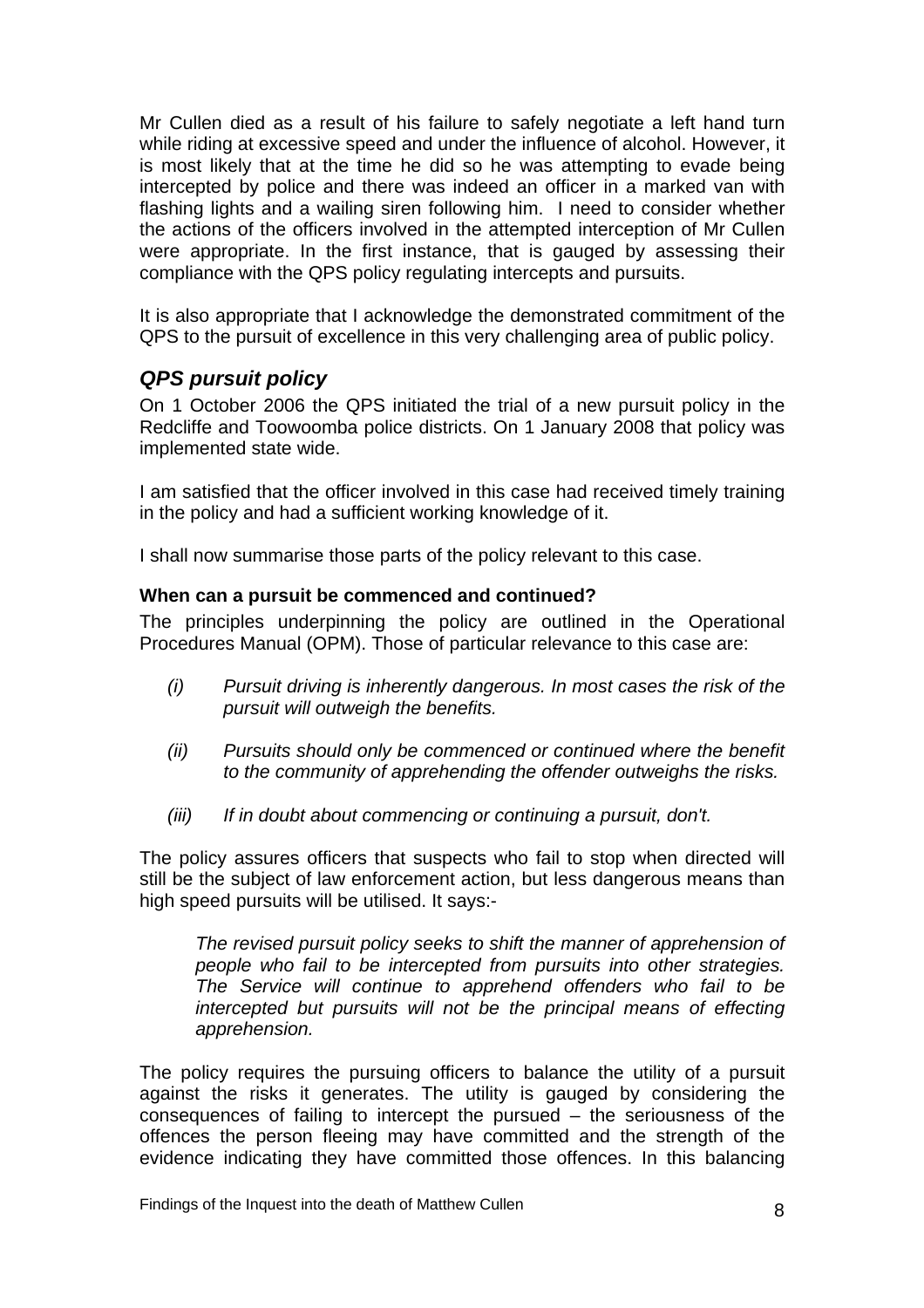<span id="page-10-0"></span>exercise, issues of safety are to weigh more heavily than has been the case under earlier policies.

According to the policy, "pursuit" means the continued attempt to intercept a vehicle that has failed to comply with a direction to stop where it is believed on reasonable grounds the driver of the other vehicle is attempting to evade police.

"Intercept" means the period from deciding to direct the driver of a vehicle to stop until either the driver stops or fails to stop. It includes the period when the police vehicle closes on the subject vehicle in order to give the driver a direction to stop. When an officer on foot has attempted to intercept a vehicle, it has failed to stop and an officer in a vehicle is used to close on the subject vehicle in order to give its driver a further direction to stop, that is also part of an intercept. In that scenario a pursuit is not deemed to commence until it can reasonably be inferred the driver is aware of the mobile officer's direction and ignores it.

The policy specifically excludes some matters from being sufficient to justify the commencement of a pursuit if a person fails to stop when directed to do so. These are termed "*non-pursuit matters"* and they include license and vehicle checks, random breath tests, traffic and simple offences. It also creates three categories of matters in which pursuits can be undertaken if the conditions make it sufficiently safe to do so. Those categories variously require knowledge that the pursued person has committed an indictable offence or a reasonable belief or suspicion that he or she has done so.

#### **When an intercept becomes a pursuit**

When an officer is attempting to intercept a vehicle, if the vehicle fails to stop as soon as reasonably practicable; and the officer reasonably believes the driver of the vehicle is attempting to evade police; a pursuit is commenced if the officer continues to attempt the intercept.

The reference to "reasonably believes" means the question is not determined by the subjective views of the pursuing officer, rather, as with most aspects of law enforcement, officers must align their conduct with what a reasonable officer would do or believe in the circumstances.

If a pursuit is not justified, an attempted intercept must be abandoned. In such cases the officer must turn off the flashing lights and siren, pull over and stop the police vehicle at the first available safe position.

#### *Did this pursuit comply with the policy?*

I am not persuaded that there was any basis on which Senior Constable Cavanagh could have been authorised by the QPS policies to commence a pursuit of Mr Cullen because I do not accept that Mr Cullen's driving could constitute the indictable offence referred to as dangerous operation of a motor vehicle. I am re-enforced in that view by the opinion of the two officers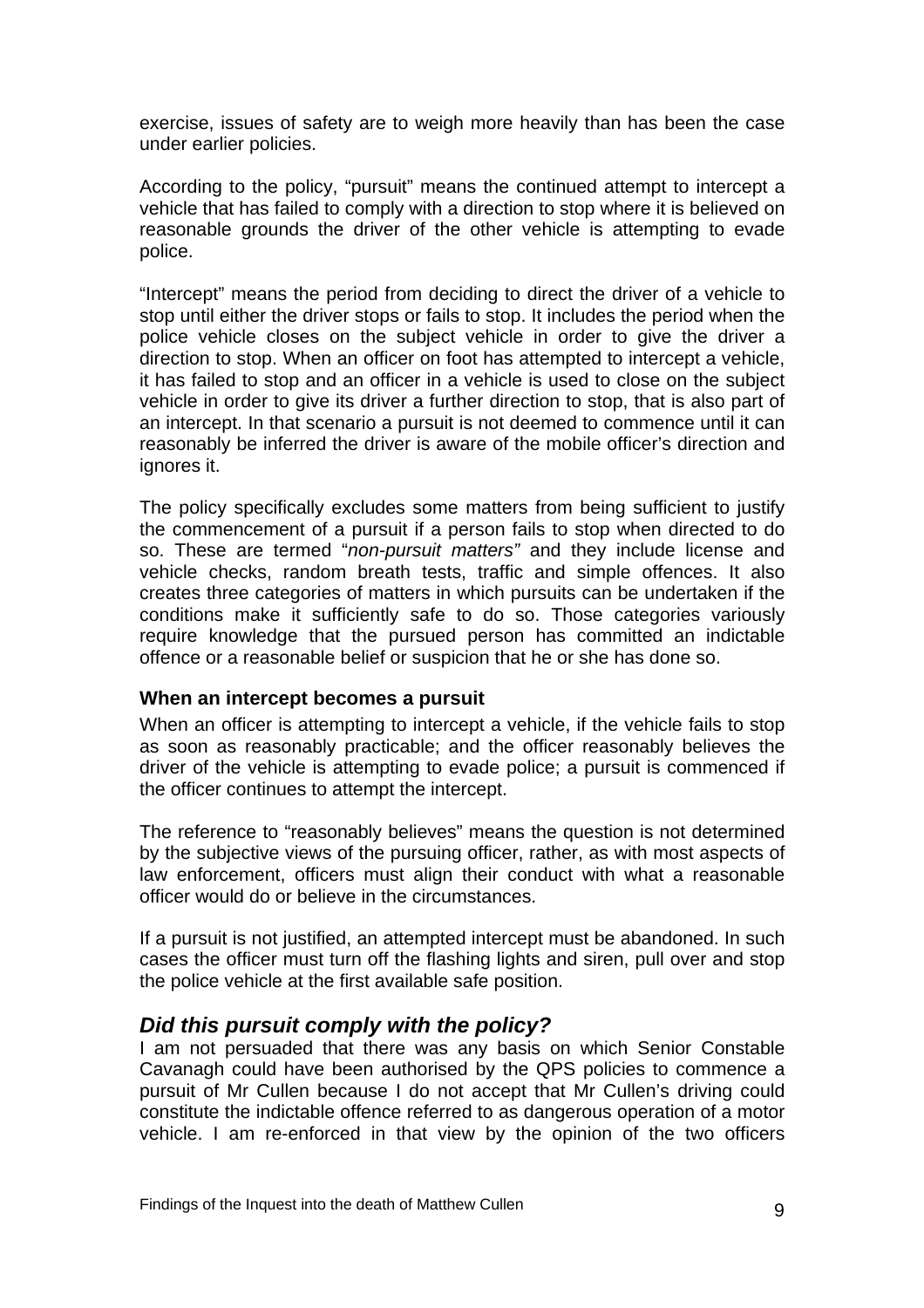undertaking the RBT interceptions, both **of** whom consider Mr Cullen could only be prosecuted for the offence of evade police.

As detailed earlier, generally the policy deems a pursuit to commence as soon as an attempted interception is unsuccessful and the driver can reasonably be believed to be attempting to evade police. However the extended definition of intercept contained in section 14.30.2 means that the attempted intercept was not completed when Mr Cullen ignored Senior Constable Sutton's direction to pull over. Rather, Senior Constable Cavanagh was entitled to give him a further direction by following in his motor vehicle and activating his flashing bar lights and siren.

However, because a pursuit could not be justified, as soon as the officer should have reasonably concluded that Mr Cullen was attempting to evade him, he was obliged to terminate the attempted interception.

I consider it more likely than not Mr Cullen was aware that Senior Constable Cavanagh was following him. He knew he had just failed to stop at the RBT site and he knew there was a marked police car there. It is almost certain he would have been checking his mirrors for signs of his being chased and the coloured flashing lights on the marked dog van would have been very visible. I consider it is more likely than not that he chose to ignore them in the hope of out running the police vehicle. That is the most obvious explanation for his manner of driving.

The question is at what point was Senior Constable Cavanaugh obliged to terminate the attempted interception? As I have said previously, that is not a question that can be determined precisely. Officers must be given some latitude to consider the circumstances and their options. They are required to genuinely attempt to apply the policy and to act reasonably.

The evidence indicates that Senior Constable Cavanagh followed Mr Cullen with the flashing bar lights and siren activated for about 300 to 350 metres before the motor cycle crashed. Travelling at 70km/hr that would have taken the officer about 15 - 18 seconds; if he was doing 80, only about 13 seconds would have elapsed. I do not consider that to be unreasonable in the circumstances of this case. It occurred on a straight section of a dual lane carriageway with light traffic and the manner of driving of the motorcycle was not inherently dangerous. I therefore conclude that Senior Constable Cavanagh did not breach the policy. Thereafter it was appropriate that he leave the flashing lights illuminated as he drove to the crash scene.

If Mr Cullen had not crashed but instead proceeded down Walker Street, it would have been incumbent on the officer to discontinue trying to intercept him. Senior Constable Cavanagh gave evidence that he had already come to the same conclusion and was in the process of giving effect to it when the crash occurred.